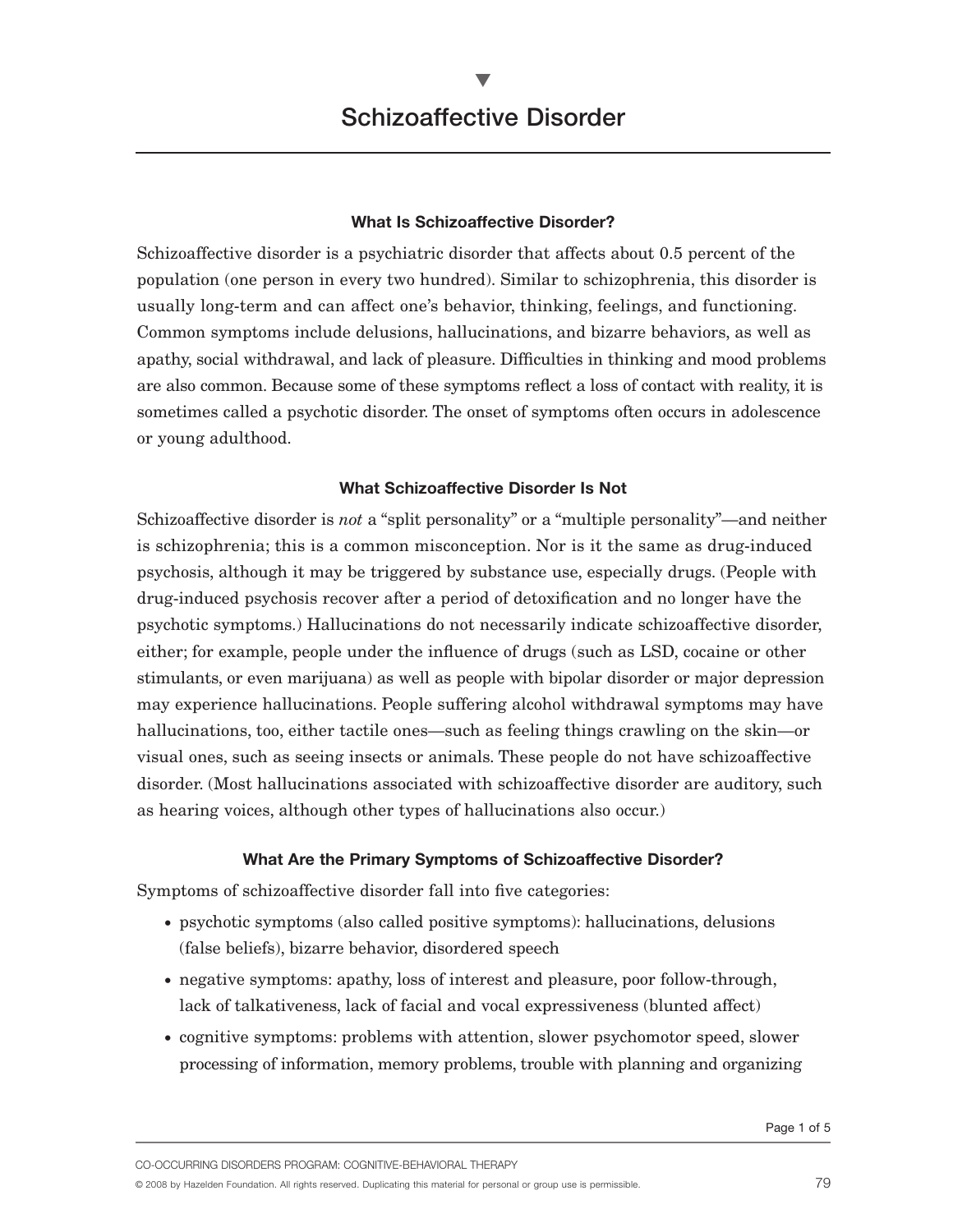- depressive symptoms: feeling hopeless or sad, loss of normal interests, significant weight change, trouble sleeping or excessive sleeping, restlessness or sluggishness, feeling worthless or guilty, difficulty concentrating, irritability, thoughts about death or suicide
- manic symptoms: euphoric or irritable mood, decreased need for sleep, grandiosity (an unrealistic sense of having certain abilities or powers), irresponsible spending of money, rapid speech and movements, distractedness

# **What Is the Difference between Schizoaffective Disorder and Schizophrenia?**

People with either schizophrenia or schizoaffective disorder can have symptoms of depression, mania, or both types of symptoms. But for people with schizoaffective disorder, the depressive or manic symptoms tend to be more severe: they occur more often, last longer, and are more intense.

# **What Is the Difference between Schizoaffective Disorder and Mood Disorders?**

It's largely a question of whether and when any psychotic symptoms occur. Some—but not all—people with mood disorders such as major depression or bipolar disorder have psychotic symptoms, just as people with schizoaffective disorder or schizophrenia do. But for people with mood disorders, these symptoms occur only during their depressed or manic periods; when their mood is normal, the psychotic symptoms go away. On the other hand, people with schizoaffective disorder or schizophrenia may have psychotic symptoms anytime—when their mood is normal or when it is not.

# **What Is the Cause of Schizoaffective Disorder?**

Schizoaffective disorder is believed to be caused by imbalances in brain chemicals called neurotransmitters. The biological elements of the disorder are thought to be shaped by a combination of factors including genetics and early environmental influences such as prenatal nutrition and obstetric complications. The disorder affects men and women equally, although the onset for men is earlier. For men, onset typically occurs in the late teens or early twenties; for women, in the late twenties or early thirties.

# **What Are the Usual Treatments for Schizoaffective Disorder?**

The same treatment approaches that help with schizophrenia are also effective for schizoaffective disorder. These include medications, therapy, and rehabilitation programs.

CO-OCCURRING DISORDERS PROGRAM: COGNITIVE-BEHAVIORAL THERAPY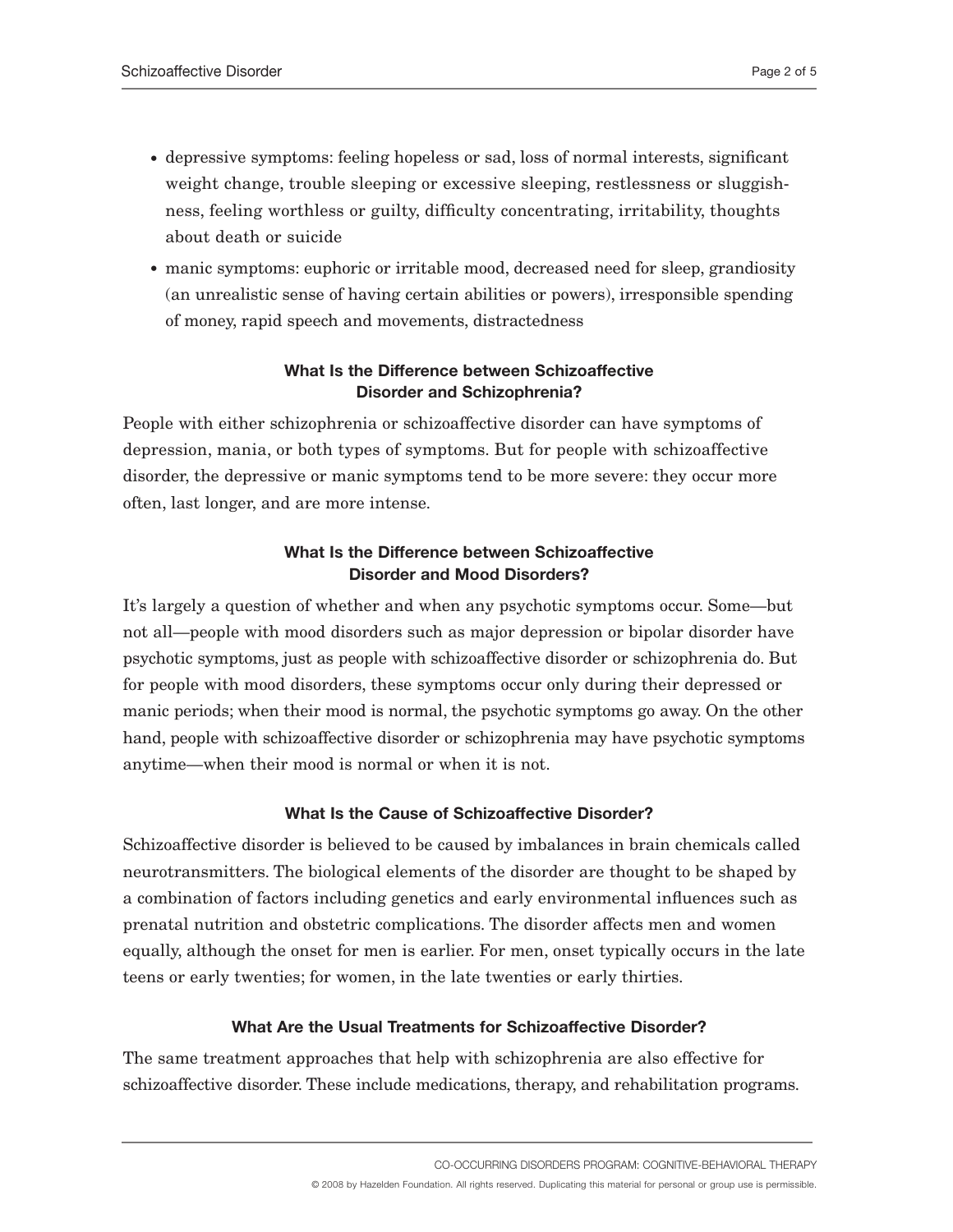In addition, family programs designed to teach patients and their relatives about the disorder, how to manage it, and how to reduce stress and conflict are very helpful.

Antipsychotics are the most effective medications. While these medications do not cure the disorder, they can reduce psychotic symptoms such as hallucinations, delusions, and thinking problems; in addition, these medications can prevent relapses of these symptoms. Antidepressant and mood-stabilizing medications are also sometimes prescribed. The symptoms of schizoaffective disorder, especially psychotic symptoms, often fluctuate over time. When they are severe and affect functioning, during a relapse, hospitalization may be required to protect the person from harming self or others. It is therefore important to properly manage the medications and make sure they are taken regularly.

Therapy and rehabilitation are also helpful in the treatment of schizoaffective disorder, particularly after people have been stabilized on medication. The goals here are for the person to develop skills for better communication and relationships, self-care, independent living, and work; to cope effectively with symptoms; and to manage the illness with strategies such as taking medications regularly and developing a relapse prevention plan.

#### **How Does the Use of Alcohol and Other Drugs Affect Schizoaffective Disorder?**

Substance use reduces the effectiveness of mental health treatment, and people with schizoaffective disorder are very sensitive to the effects of alcohol and drugs. Substance use worsens their symptoms dramatically and undermines their functioning, including in relationships. People with schizoaffective disorder may use drugs or alcohol for reasons similar to anyone else's: to cope with unpleasant feelings, to fit in when socializing with others, or just to feel good for a little while. Because of the biological nature of schizoaffective disorder, people are more prone to behavioral and interpersonal problems when using even small amounts of substances. Further, substance use may interfere with adherence to recommended treatment—especially taking medication—and this neglect can lead to increased symptoms, relapses, and hospitalizations.

## **How Does Schizoaffective Disorder Affect Addiction Treatment and Recovery?**

People with schizoaffective disorder are sometimes excluded from addiction treatment programs because the programs lack the professional skills to address it. In some mental health settings, people with schizoaffective disorder are not adequately assessed for substance use, and instead are seen as unmotivated "nonresponders" to treatment. Having co-occurring schizoaffective disorder and a substance use problem places the person at

CO-OCCURRING DISORDERS PROGRAM: COGNITIVE-BEHAVIORAL THERAPY

© 2008 by Hazelden Foundation. All rights reserved. Duplicating this material for personal or group use is permissible.